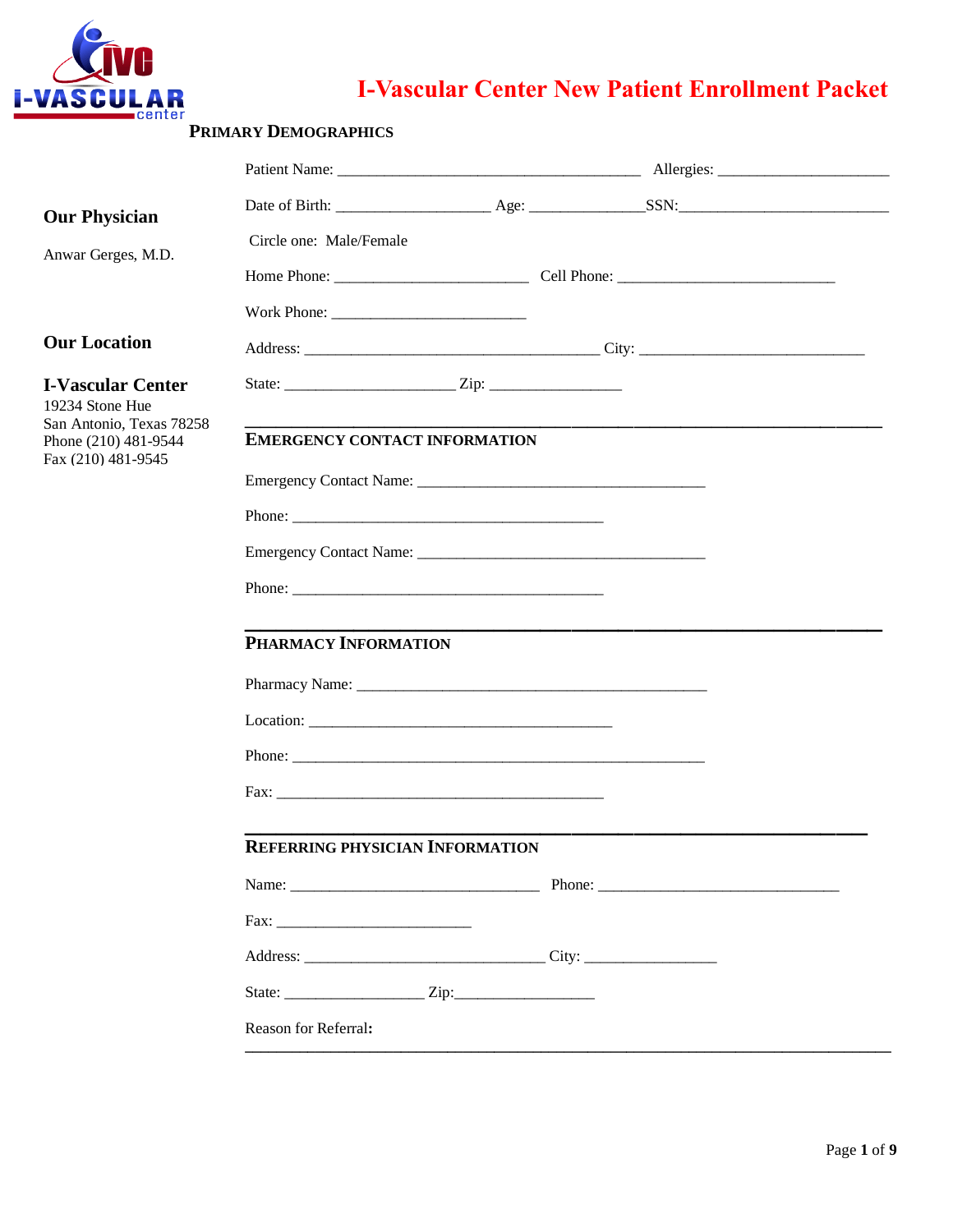### **HEALTH INSURANCE INFORMATION**

| <b>HEALTH HISTORY</b>           |                                                                                                       |                                                                                                                                                                                                 |
|---------------------------------|-------------------------------------------------------------------------------------------------------|-------------------------------------------------------------------------------------------------------------------------------------------------------------------------------------------------|
|                                 |                                                                                                       |                                                                                                                                                                                                 |
|                                 | CONTAGIOUS ILLNESS $\square$ Measles $\square$ Mumps $\square$ Rubella $\square$ Chicken Pox/Shingles |                                                                                                                                                                                                 |
| <b>IMMUNIZATIONS:</b>           | $\Box$ Tetanus $\Box$ Pneumonia $\Box$ Hepatitis A/B $\Box$ Chicken Pox                               |                                                                                                                                                                                                 |
| <b>ALLERGIES TO MEDICATIONS</b> |                                                                                                       |                                                                                                                                                                                                 |
| <b>NAME OF DRUG</b>             |                                                                                                       | <b>REACTION YOU HAD</b>                                                                                                                                                                         |
|                                 |                                                                                                       |                                                                                                                                                                                                 |
|                                 |                                                                                                       |                                                                                                                                                                                                 |
|                                 | Check if you have, or have had, any problems in the following areas:                                  |                                                                                                                                                                                                 |
|                                 | $\Box$ High Blood Pressure $\Box$ Chest Pain $\Box$ Heart Murmur $\Box$ Heart Attack                  | $\Box$ Skin $\Box$ Head/Neck $\Box$ Thyroid Disease $\Box$ Lungs (asthma/emphysema) $\Box$ Diabetes<br>$\Box$ Bladder/Kidney/Urine Infections/Stones $\Box$ Bowels/Gall Bladder $\Box$ Swelling |

**\_\_\_\_\_\_\_\_\_\_\_\_\_\_\_\_\_\_\_\_\_\_\_\_\_\_\_\_\_\_\_\_\_\_\_\_\_\_\_\_\_**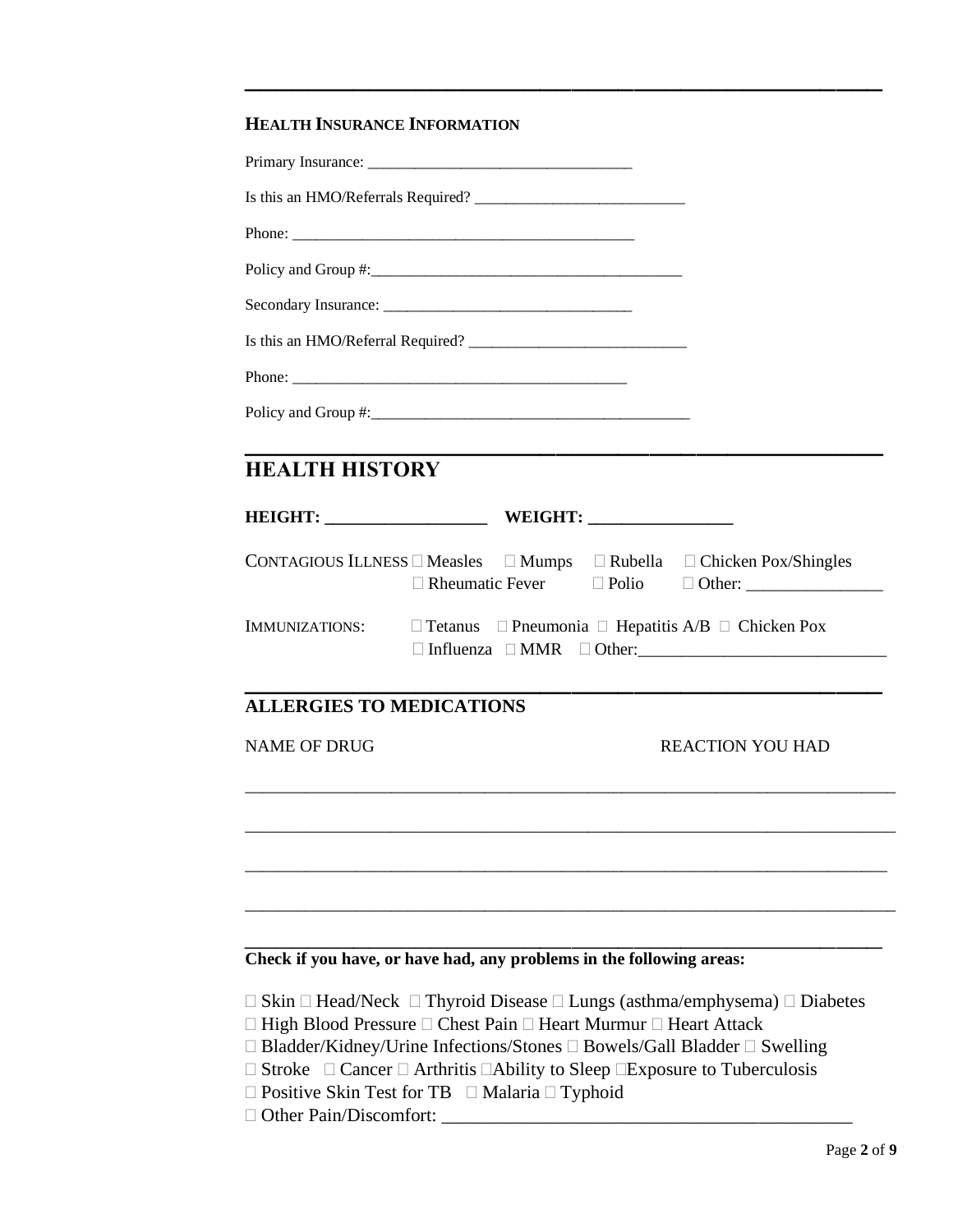### **List ALL Hospitalizations (use the back of this form if necessary) including child birth, surgeries, etc:**

| Year                                              | Reason                                                                                                          | Hospital                |
|---------------------------------------------------|-----------------------------------------------------------------------------------------------------------------|-------------------------|
|                                                   |                                                                                                                 |                         |
|                                                   |                                                                                                                 |                         |
|                                                   |                                                                                                                 |                         |
|                                                   |                                                                                                                 |                         |
|                                                   | HEALTH AND PERSONAL INFORMATION (CONTINUED)                                                                     |                         |
| Have you ever had a blood transfusion?<br>Reason: | $\Box$ Yes<br>$\Box$ No                                                                                         |                         |
| <b>HEALTH CARE MANAGEMENT</b>                     |                                                                                                                 |                         |
|                                                   | Do you have an advanced directive to physicians (living will)?<br>If so, Please provide a copy for our records. | $\Box$ Yes<br>$\Box$ No |
|                                                   | Do you have a durable power of attorney for healthcare?<br>If so, Please provide a copy for our records.        | $\Box$ Yes<br>$\Box$ No |
|                                                   |                                                                                                                 |                         |
| <b>FAMILY HEALTH HISTORY</b>                      |                                                                                                                 |                         |
| <b>PARENTS</b>                                    | <b>Age at Death</b><br><b>Health Problems</b><br>Age                                                            |                         |
| <b>Father</b><br><b>Mother</b>                    |                                                                                                                 |                         |

**Brothers and Sisters** 

**M or F \_\_\_\_\_\_ \_\_\_\_\_\_\_ \_\_\_\_\_\_\_\_\_\_\_\_\_\_\_** 

**M or F \_\_\_\_\_\_ \_\_\_\_\_\_\_ \_\_\_\_\_\_\_\_\_\_\_\_\_\_\_** 

**M or F M** or **F M** or **F M** or **F M** or **F**<br>**M** or **F** 

**M or F \_\_\_\_\_\_ \_\_\_\_\_\_\_ \_\_\_\_\_\_\_\_\_\_\_\_\_\_\_**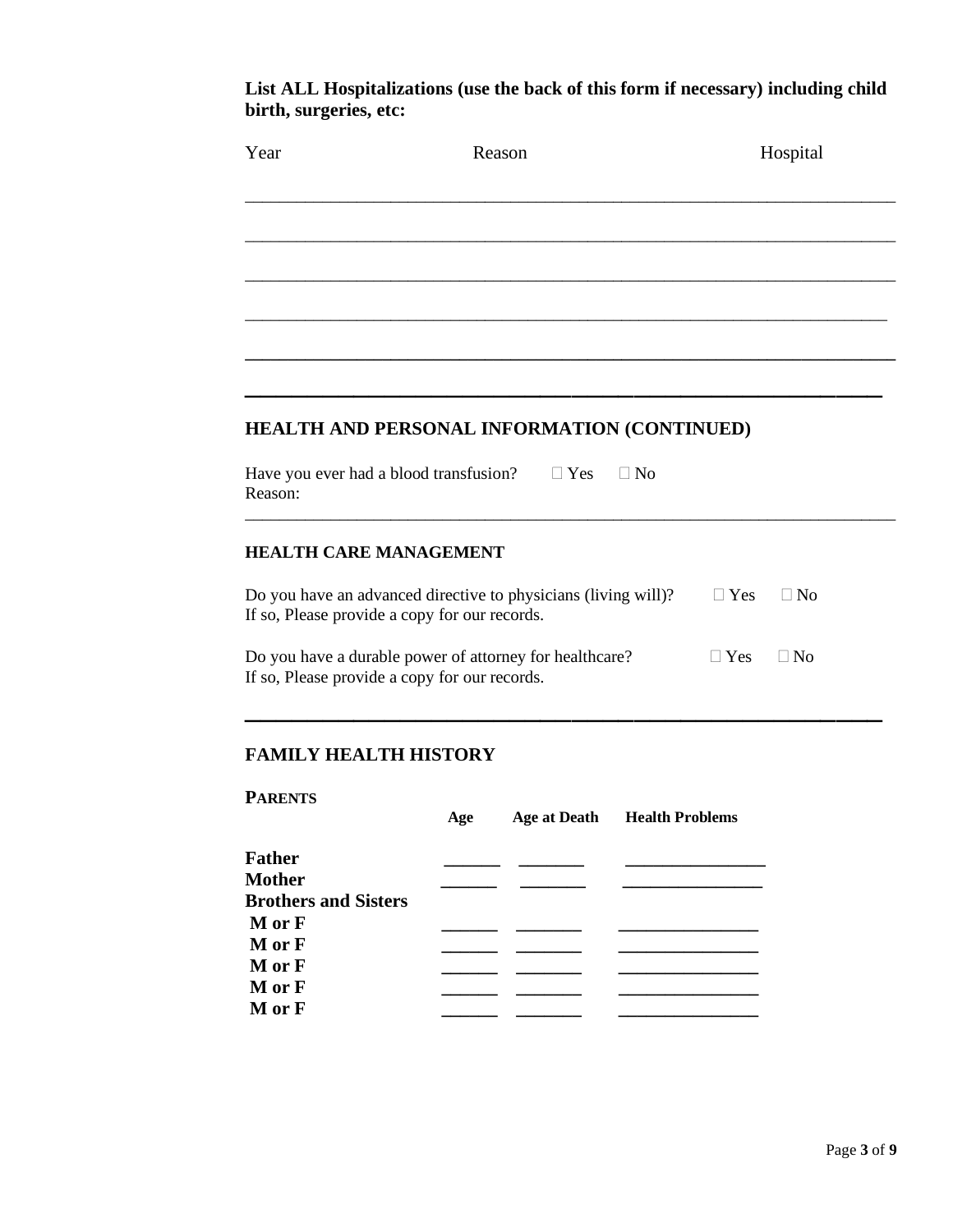| <b>CHILDREN</b> |     |                                     |                        |                        |
|-----------------|-----|-------------------------------------|------------------------|------------------------|
|                 |     | Age                                 | Age at Death           | <b>Health Problems</b> |
| M or F          |     |                                     |                        |                        |
| M or F          |     |                                     |                        |                        |
| M or F          |     |                                     |                        |                        |
|                 | Age | Age at Death                        | <b>Health Problems</b> |                        |
|                 |     | <b>GRANDPARENTS (MOTHER'S SIDE)</b> |                        |                        |
| <b>Male</b>     |     |                                     |                        |                        |
| <b>Female</b>   |     |                                     |                        |                        |
|                 |     | <b>GRANDPARENTS (FATHER'S SIDE)</b> |                        |                        |
| <b>Male</b>     |     |                                     |                        |                        |
| <b>Female</b>   |     |                                     |                        |                        |

**List all prescribed drugs, Over-the-Counter Drugs, Vitamins, Herbal Remedies, and Inhalers you are taking now:**

**\_\_\_\_\_\_\_\_\_\_\_\_\_\_\_\_\_\_\_\_\_\_\_\_\_\_\_\_\_\_\_\_\_\_\_\_\_\_\_\_\_**

| <b>NAME OF DRUG</b> | <b>STRENGTH</b> | FREQUENCY TAKEN |
|---------------------|-----------------|-----------------|
|                     |                 |                 |
|                     |                 |                 |
|                     |                 |                 |

**\_\_\_\_\_\_\_\_\_\_\_\_\_\_\_\_\_\_\_\_\_\_\_\_\_\_\_\_\_\_\_\_\_\_\_\_\_\_\_\_\_\_\_\_\_\_\_\_\_\_\_\_\_\_\_\_\_\_\_\_\_\_\_\_\_\_\_\_\_\_\_\_\_\_\_\_**

**\_\_\_\_\_\_\_\_\_\_\_\_\_\_\_\_\_\_\_\_\_\_\_\_\_\_\_\_\_\_\_\_\_\_\_\_\_\_\_\_\_\_\_\_\_\_\_\_\_\_\_\_\_\_\_\_\_\_\_\_\_\_\_\_\_\_\_\_\_\_\_\_\_\_\_\_ \_\_\_\_\_\_\_\_\_\_\_\_\_\_\_\_\_\_\_\_\_\_\_\_\_\_\_\_\_\_\_\_\_\_\_\_\_\_\_\_\_**

## **MENTAL HEALTH**

| Have you ever been to a counselor or psychiatrist? $\dots\dots\dots\dots\dots\dots\dots \square Y$ es $\square$ No                              |  |
|-------------------------------------------------------------------------------------------------------------------------------------------------|--|
| Have you ever been treated for a psychiatric disorder (depression, bipolar disorder or                                                          |  |
|                                                                                                                                                 |  |
| Do you have trouble sleeping?<br>$\ldots$ $\ldots$ $\ldots$ $\ldots$ $\ldots$ $\ldots$ $\ldots$ $\ldots$ $\ldots$ $\ldots$ $\Box$ $\mathrm{No}$ |  |

**\_\_\_\_\_\_\_\_\_\_\_\_\_\_\_\_\_\_\_\_\_\_\_\_\_\_\_\_\_\_\_\_\_\_\_\_\_\_\_\_\_**

# **WOMEN ONLY**

|                                        | Have you had a D&C, Hysterectomy or Cesarean section? $\dots\dots\dots\dots \square$ Yes                             | $\Box$ No |
|----------------------------------------|----------------------------------------------------------------------------------------------------------------------|-----------|
|                                        | Any urinary tract, bladder or kidney infections within the last year $\dots \square$ Yes                             | $\Box$ No |
|                                        |                                                                                                                      | $\Box$ No |
|                                        | Any problems with control of urination? $\qquad \qquad \ldots \ldots \ldots \ldots \ldots \ldots \ldots \square$ Yes | $\Box$ No |
|                                        | Experienced any recent breast tenderness, lumps, or nipple discharge? $\square$ Yes                                  | $\Box$ No |
| Date of last Pap Smear or Rectal Exam? |                                                                                                                      |           |
| Date of last Mammogram?                |                                                                                                                      |           |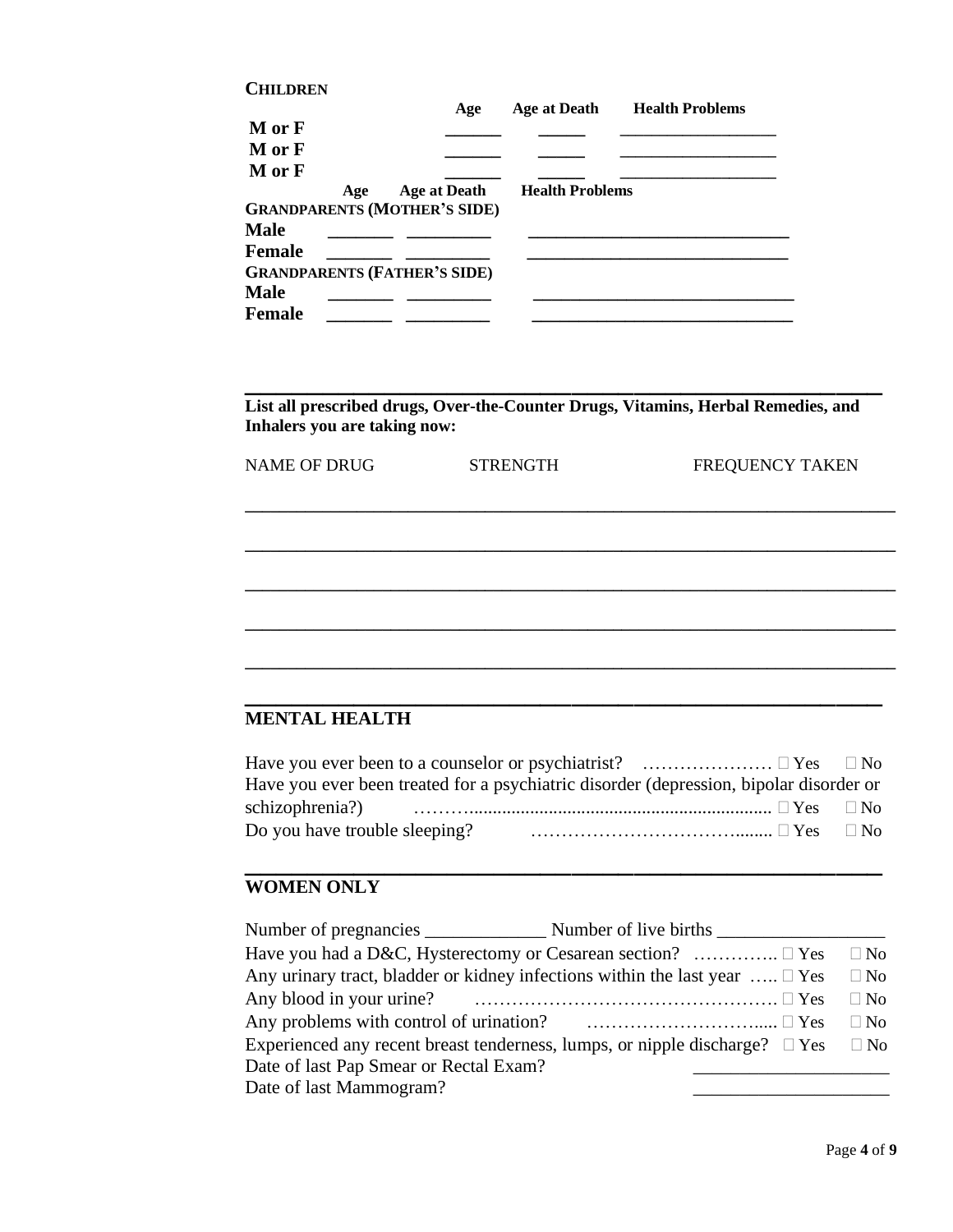### **MEN ONLY**

| if yes, # of times $\frac{1}{\sqrt{1-\frac{1}{2}}}\right.$                                  |           |
|---------------------------------------------------------------------------------------------|-----------|
|                                                                                             |           |
|                                                                                             |           |
| Have you had any kidney, bladder, or prostate infections within                             |           |
|                                                                                             | $\Box$ No |
| Do you have any problems emptying your bladder completely? $\dots \square$ Yes $\square$ No |           |
| Date of last prostate and rectal exam?                                                      |           |

**\_\_\_\_\_\_\_\_\_\_\_\_\_\_\_\_\_\_\_\_\_\_\_\_\_\_\_\_\_\_\_\_\_\_\_\_\_\_\_\_\_**

**\_\_\_\_\_\_\_\_\_\_\_\_\_\_\_\_\_\_\_\_\_\_\_\_\_\_\_\_\_\_\_\_\_\_\_\_\_\_\_\_\_**

### **HEALTH HABITS AND PERSONAL SAFETY**

|                            |                                                                                           |                                         | $\Box$ No |
|----------------------------|-------------------------------------------------------------------------------------------|-----------------------------------------|-----------|
| If so, Date of last drink? |                                                                                           |                                         |           |
|                            | What kind? ___________ How many drinks per day? _______ How many years? _________         |                                         |           |
|                            |                                                                                           |                                         |           |
|                            |                                                                                           |                                         | $\Box$ No |
|                            |                                                                                           |                                         | $\Box$ No |
| If so, Date of last use    |                                                                                           |                                         |           |
|                            | $\Box$ Cigarettes-Packs per day _____ $\Box$ Chew- #/day ______ $\Box$ Pipe- #/day ______ |                                         |           |
|                            | $\Box$ Cigars- #/day ______ $\Box$ # of year's ________                                   |                                         |           |
|                            |                                                                                           |                                         | $\Box$ No |
|                            |                                                                                           |                                         | $\Box$ No |
| If so, are they            |                                                                                           | $\Box$ Professional or $\Box$ Homemade? |           |
|                            | <b>Illegal Drugs:</b> Do you use any illegal drugs (not given by a doctor or pharmacist?) |                                         |           |
|                            |                                                                                           |                                         | $\Box$ No |
|                            |                                                                                           |                                         |           |
|                            |                                                                                           |                                         |           |

## CONSENT FOR TREATMENT

I authorize and direct Dr. Anwar Gerges and/ or other Allied Health Care Professionals to perform any necessary diagnostic tests and evaluations, as deemed medically indicated, on myself. I understand that any testing to be done and/or treatment to be given will be explained to me prior the performance of the exam, and that I may ask questions about such testing.

\_\_\_\_\_\_\_\_\_\_\_\_\_\_\_\_\_\_\_\_\_\_\_\_\_\_\_\_\_\_\_\_\_\_\_\_\_\_\_\_\_\_\_\_\_\_\_\_\_\_\_\_\_\_\_\_\_\_

#### SIGNATURE OF POLICY HOLDER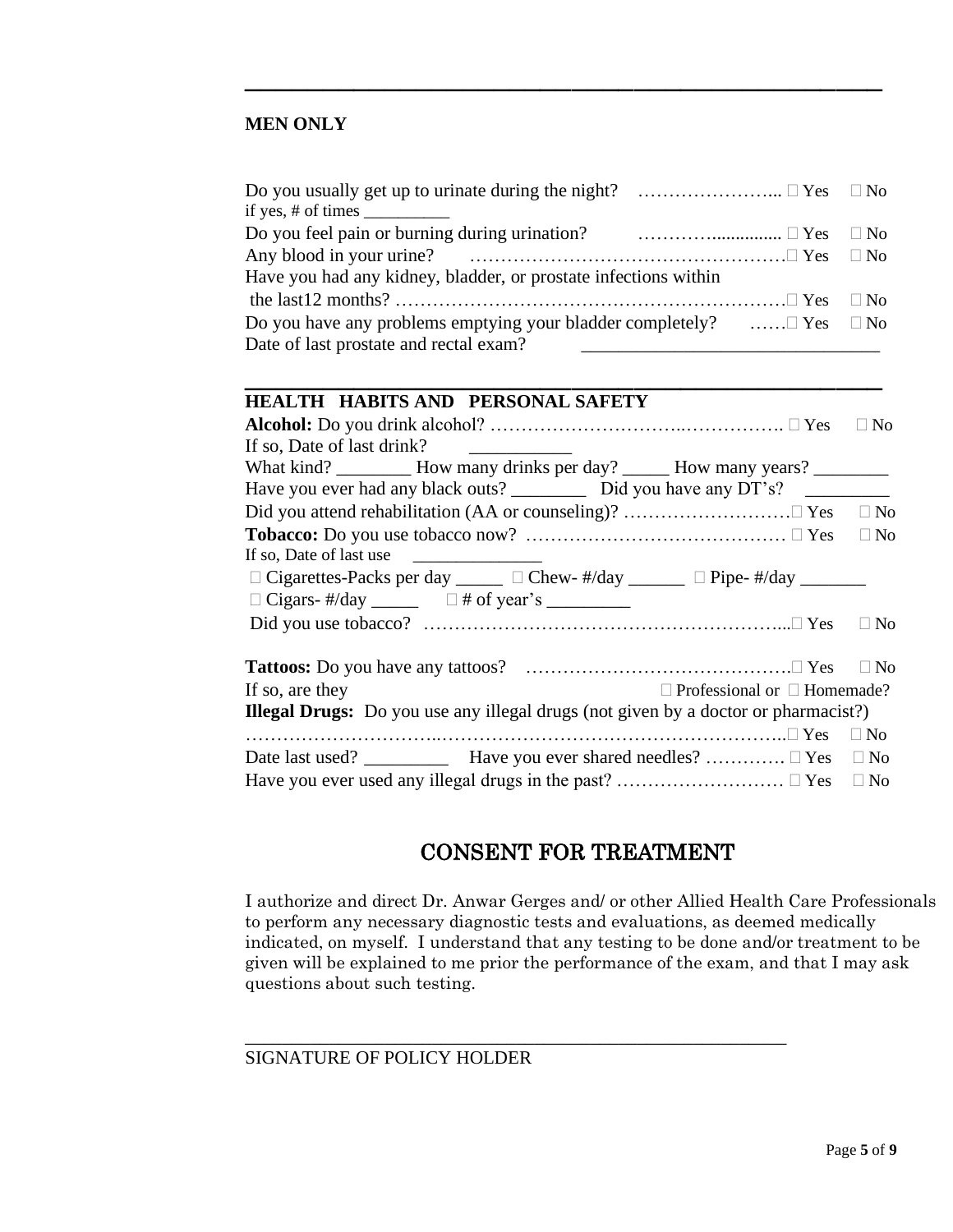# **ASSIGNMENT OF BENEFITS**

I hereby authorize payment directly to I-Vascular Center for all payment or reimbursements due from individual or group insurance benefits otherwise payable to me. I also understand I am financially responsible to I-Vascular Center for the charges not covered by the assignment of benefits and the 20% of the allowed charges not covered by Medicare.

All professional services rendered are charged to the patient. Necessary forms will be completed to help expedite insurance carrier payments. However, the patient is responsible for all fees regardless of insurance coverage. It is also customary to pay for services when rendered unless other arrangements have been made in advance with our business office.

### SIGNATURE OF POLICY HOLDER

# **AUTHORIZATION TO RELEASE INFORMATION**

\_\_\_\_\_\_\_\_\_\_\_\_\_\_\_\_\_\_\_\_\_\_\_\_\_\_\_\_\_\_\_\_\_\_\_\_\_\_\_\_\_\_\_\_\_\_\_\_\_\_\_\_\_\_\_\_\_\_

I hereby authorize I-Vascular Center to release any information requested by my insurance company or representatives.

### SIGNATURE OF POLICY HOLDER

# **PRIVACY PRACTICES ACKNOWLEDGEMENT**

\_\_\_\_\_\_\_\_\_\_\_\_\_\_\_\_\_\_\_\_\_\_\_\_\_\_\_\_\_\_\_\_\_\_\_\_\_\_\_\_\_\_\_\_\_\_\_\_\_\_\_\_\_\_\_\_\_\_\_

I have received the Notice of Privacy Practices and I have been provided an opportunity to review it. It explains how my medical information will be used And disclosed and how I can get access to my medical information. I know that I may have a copy of the Notice. I also know that from time to time, the Notice of Privacy Practices and Red Flag policy may be revised. If I want the revised Notice of Privacy Practices and Red Flag Policy, I know I must ask for it.

I have also read and understand the Red Flag Policy and agree to provide the requested documentation of my identity. I understand that if I do not have documentation of my identity, I may be denied services until that documentation is provided.

You agree to allow us to access your medical information for the purpose of the Research we are conducting, if you are eligible for said research, you agree to be contacted.

\_\_\_\_\_\_\_\_\_\_\_\_\_\_\_\_\_\_\_\_\_\_\_\_\_\_\_\_\_\_\_\_\_\_\_\_\_\_\_\_\_\_\_\_\_\_\_\_\_\_\_\_\_\_\_\_\_\_\_\_\_\_\_\_\_

\_\_\_\_\_\_\_\_\_\_\_\_\_\_\_\_\_\_\_\_\_\_\_\_\_\_\_\_\_\_\_\_\_\_\_\_\_\_\_\_\_\_\_\_\_\_\_\_\_\_\_\_\_\_\_\_\_\_\_\_\_\_\_\_\_

SIGNATURE OF PATIENT

DATE: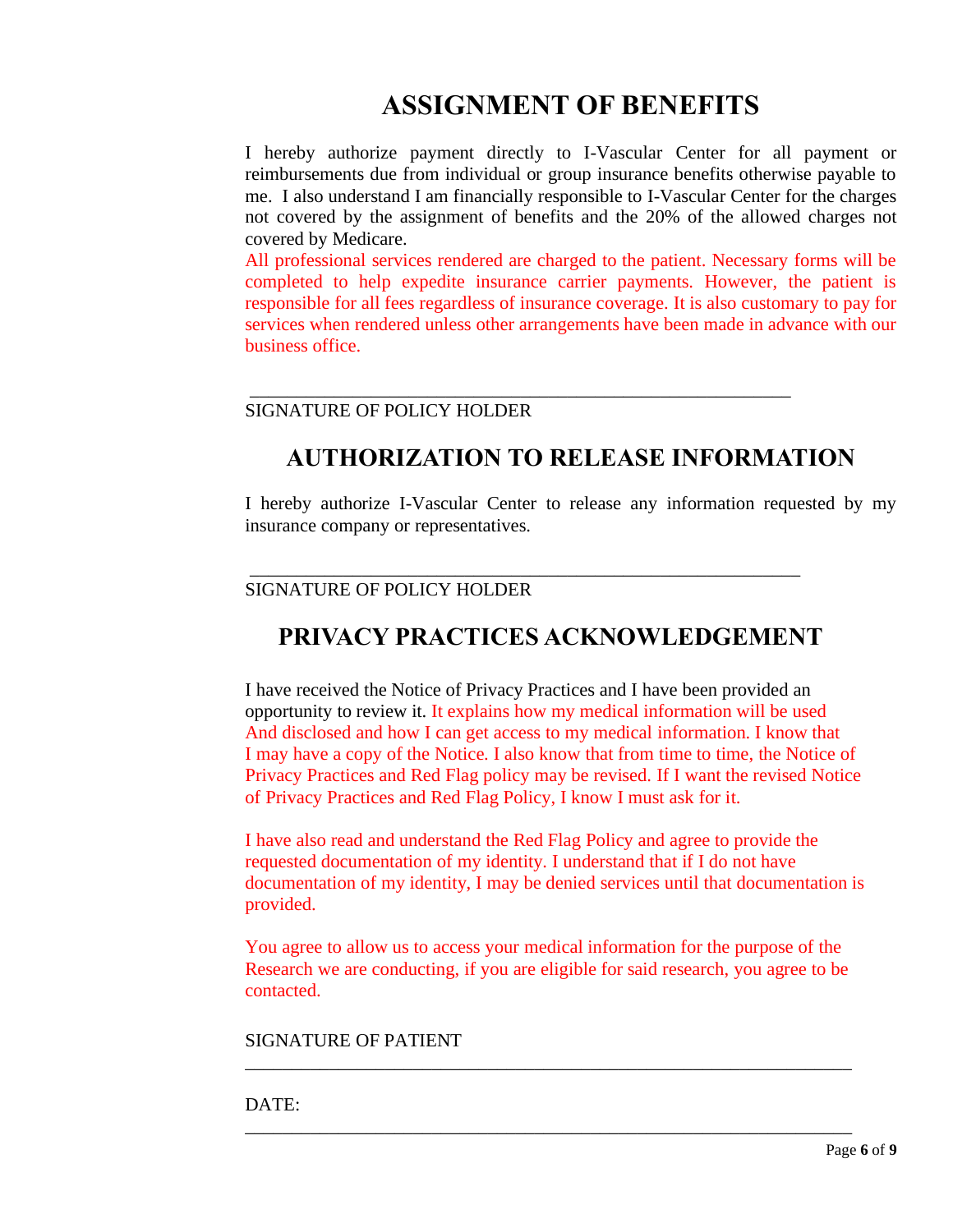# **Authorization for Release of Medical Records**

# PATIENT INFORMATION:

|                         | Date of Birth:<br>Name: $\qquad \qquad$                                                                               |  |
|-------------------------|-----------------------------------------------------------------------------------------------------------------------|--|
| Social Security Number: |                                                                                                                       |  |
|                         |                                                                                                                       |  |
|                         |                                                                                                                       |  |
|                         |                                                                                                                       |  |
|                         | I consent to release my medical records from:                                                                         |  |
| Name:<br>Tel:           | <u> 1989 - Johann John Stone, markin film yn y brening yn y brening yn y brening yn y brening yn y brening yn y b</u> |  |
| Fax:                    | the control of the control of the control of the control of the control of the control of                             |  |
|                         | TO:<br><b>I-Vascular Center</b>                                                                                       |  |
|                         | 19234 Stone Hue                                                                                                       |  |
|                         | <b>San Antonio, TX 78258-3478</b><br>Telephone: (210) 481-9544                                                        |  |
|                         | Fax: (210) 481-9545                                                                                                   |  |

**Please send my medical records no later than:** 

**Please release a copy of all my medical records, including but not limited to, progress notes, operative notes, laboratory results and diagnostic tests.**

# **BY MY SIGNATURE I AUTHORIZE RELEASE OF MEDICAL RECORDS**

| <b>PATIENT:</b> |
|-----------------|
|-----------------|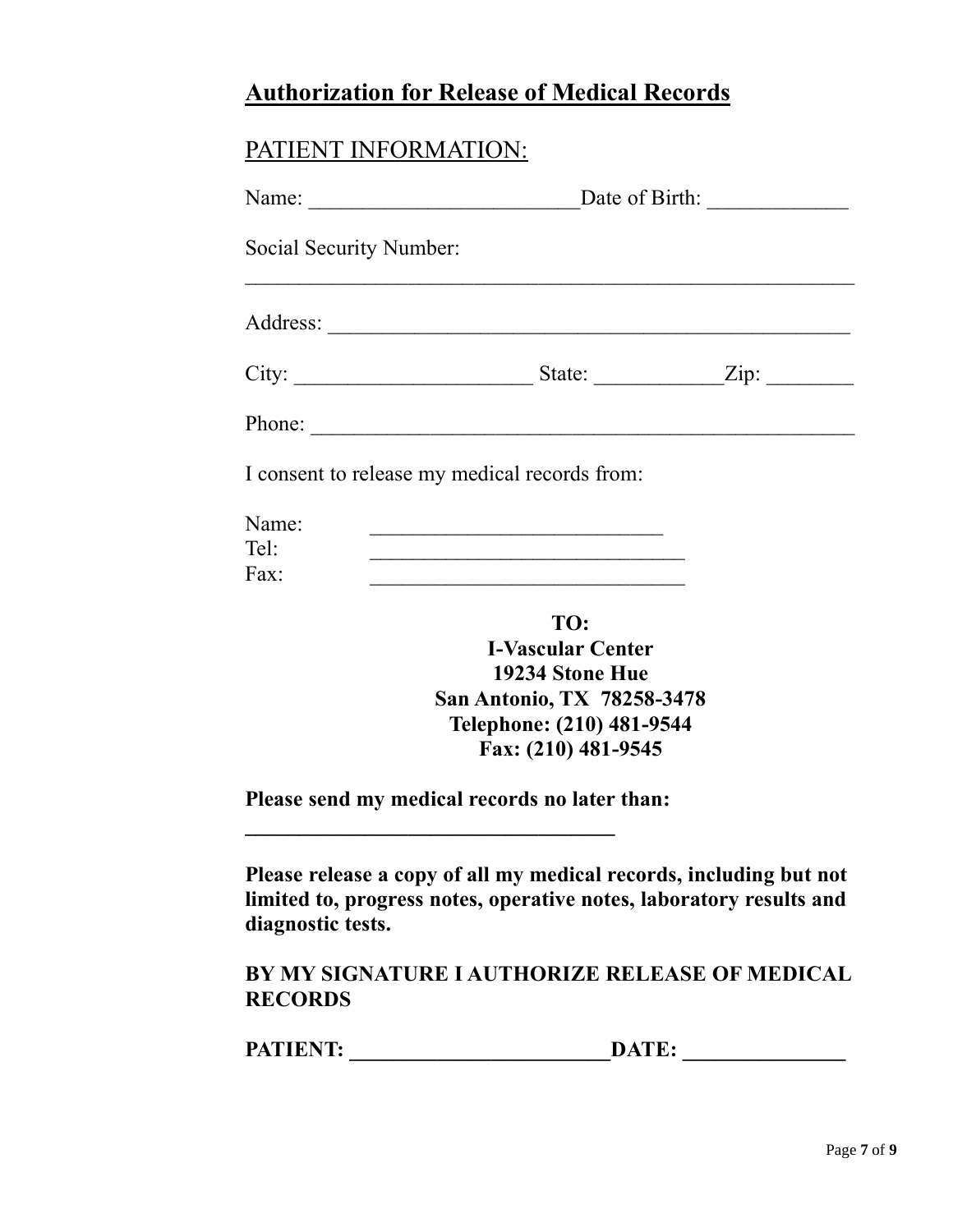### **FINANCIAL POLICY FOR I-VASCULAR CENTER**

We are committed to providing you the best available medical care. Our personnel will be pleased to discuss our fees and this policy with you at any time. Our professional relationship will be enhanced by your clear understanding of our Financial Policy. Thank you for your review and acceptance of this policy.

- All new patients must complete our Patient Information Packet before seeing the doctor.
- Full payment for our services is due at the time of service, unless Other mutually agreed upon arrangements are made with our office staff.
- **Insurance**
	- You are responsible for timely payment of your account. Insurance is a contract between you and your insurance company. We are NOT a party to this contract, nor can we become involved in disputes between you and your insurer regarding deductibles, co-payments, covered charges, secondary insurance, "usual and customary " charges, etc. We cannot be held responsible to know every plan and every payment that will be made. There are some procedures done in our offices that are not surgical procedures, but we are required by the insurance guidelines to report the procedure under an insurance code which your insurance company may classify as surgery. If these procedures go towards your deductable, you will be billed for the charges. Our involvement will be limited to supplying factual information to facilitate claim processing.

### • **HMO and PPO**

Co- payments will be required to be made at the time of your visit, as well as deductibles, when applicable.

• **Medicare**

We are participating Medicare providers, thus we accept assignment on your claims. We are required by Medicare to file your claims for you. Medicare will pay us directly and provide you an (EOB) Explanation of Benefits detailing allowances, payments, or denials.

### • **Third –Party (not HMO/PPO) or supplemental (secondary)**

We do not file claims to companies for which we are not Providers or with which Medicare does not coordinate benefits. We will provide you with the information you need to submit your primary or secondary claim.

I have read and agree to accept to accept the Financial Policy as Set forth by **I-Vascular Center.**

*\_\_\_\_\_\_\_\_\_\_\_\_\_\_\_\_\_\_\_\_\_\_\_\_\_\_\_\_\_\_\_\_\_\_ \_\_\_\_\_\_\_\_\_\_\_\_\_\_\_*

*\_\_\_\_\_\_\_\_\_\_\_\_\_\_\_\_\_\_\_\_\_\_\_\_\_\_\_\_\_\_\_\_\_\_ \_\_\_\_\_\_\_\_\_\_\_\_\_\_\_\_*

*Signature of responsible party date*

*Print Name Social Sec #*